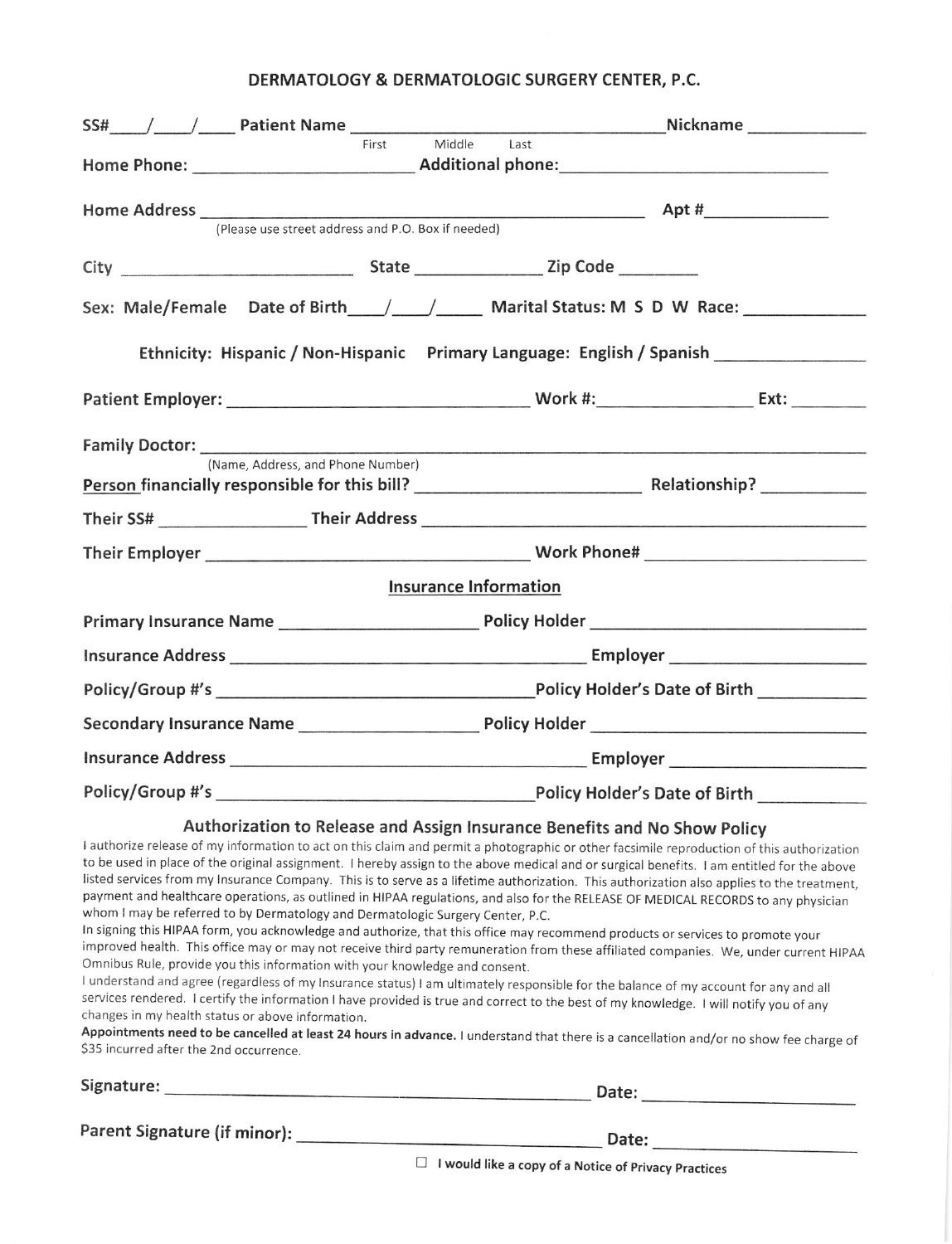## **Meaningful Use Patient Registration:**

In compliance with the HITECH Act (EHR) to attain Meaningful Use we are required to capture demographic data including your preferred language, race and ethnicity. This is an important part of your medical history and will assist us during our clinical quality improvement process. Please complete the information below.

| Patient Name: Manner State And State And State And State And State And State And State And State And State And State And State And State And State And State And State And State And State And State And State And State And S |                                                                                                                    |
|--------------------------------------------------------------------------------------------------------------------------------------------------------------------------------------------------------------------------------|--------------------------------------------------------------------------------------------------------------------|
| RACE:                                                                                                                                                                                                                          |                                                                                                                    |
|                                                                                                                                                                                                                                | <b>VACCINATION: Circle one</b>                                                                                     |
| African-American<br>Arabic<br>Caucasian                                                                                                                                                                                        | Influenza (flu) Vaccination Yes / No<br>Pneumonia Vaccination Yes / No                                             |
| Hispanic<br>Other                                                                                                                                                                                                              | <b>TOBACCO USE:</b>                                                                                                |
| <b>ETHNICITY:</b><br>Hispanic<br>Non-Hispanic                                                                                                                                                                                  | Never:<br>Current Every Day Smoker:<br>Current Smoker-Does Not Smoke Every<br>Day: $\frac{1}{2}$<br>Former Smoker: |
| PRIMARY LANGUAGE:                                                                                                                                                                                                              | <b>Place of Birth:</b>                                                                                             |
| Arabic<br>______ Chinese<br>English<br>French<br>________Korean<br>Spanish<br>Other                                                                                                                                            |                                                                                                                    |